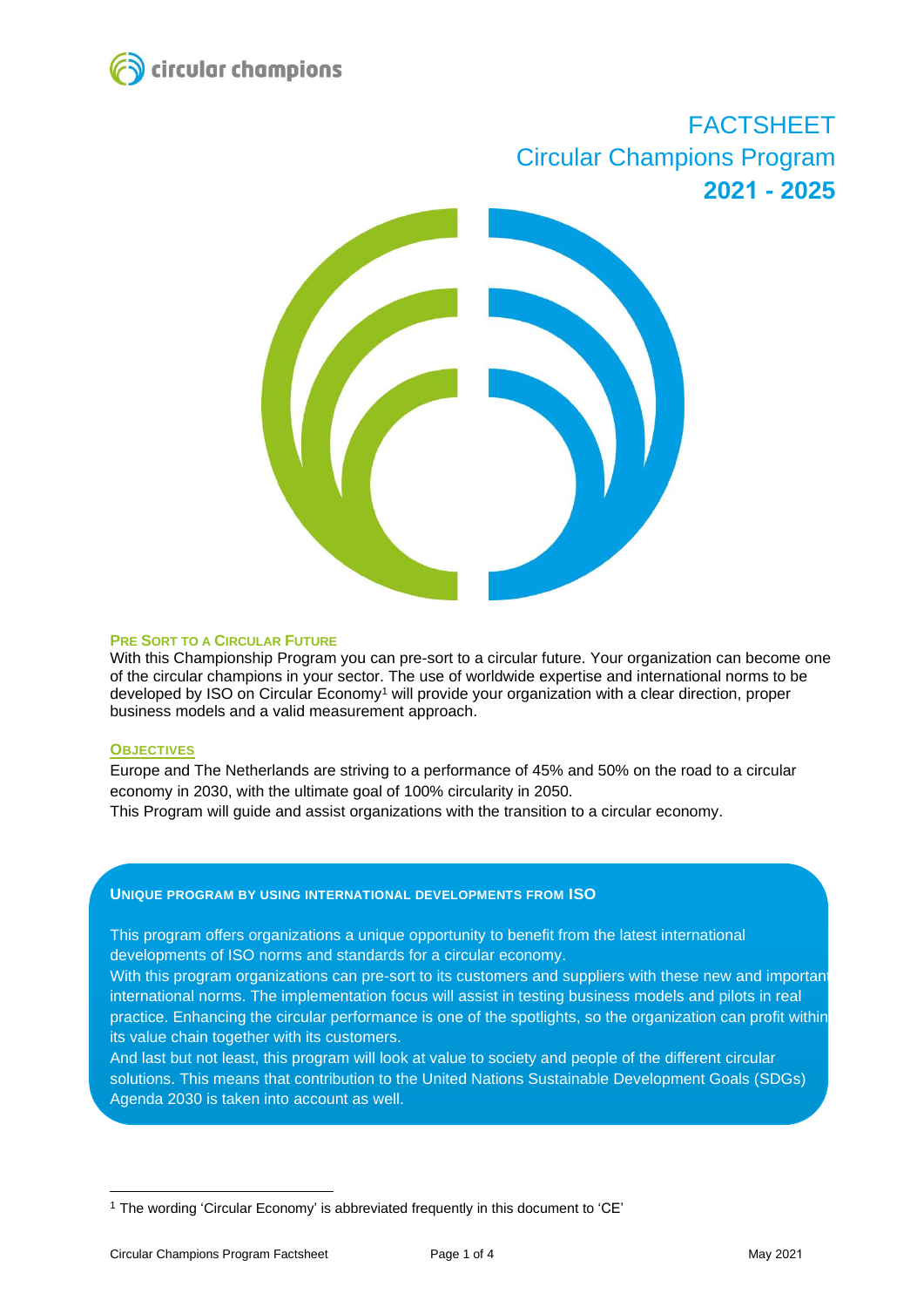

## **TARGET GROUP**

The target group for this program are organizations in the private and public sector that show ambition to apply circularity in their processes and value chain activities.

- **Private sector:** especially companies who are doing international business (sales, distribution, procurement, production, assembling, B2B, B2C) and who are willing to enhance their circular performances (processes, products, services, projects).
- Public sector: organizations from the (semi) public sector who are open to include circular (and sustainable) criteria in their to procurement activities.

Also government organizations can benefit from new global insights regarding territorial, geographical circularity for communities, cities, regions and countries.



## **ACCELERATOR**

This program will accelerate the transition to a circular economy. By involving stakeholders in the value chain (like customers, suppliers, business partners, peer organizations) a powerful multiplier effect can be achieved. Every year new organizations can join the program. For instance stakeholders who participated in pilots and knowledge institutions and government.

## **RESULTS**

The program and advice & support are focussing on achieving the following results:

- 1. Policy, strategy and implementation will benefit from the latest international expertise, insights and norms to be developed for CE, like the measurement of circularity.
- 2. Show the performance of the degree of circularity of organization processes and relevant products, services and projects.
- 3. Become a circular champion in your sector.
- 4. Implementing one or more circular pilot projects; this can involve a product or a service.
- 5. Receiving first hand information on the development and progress of international standards and norms for Circular Economy.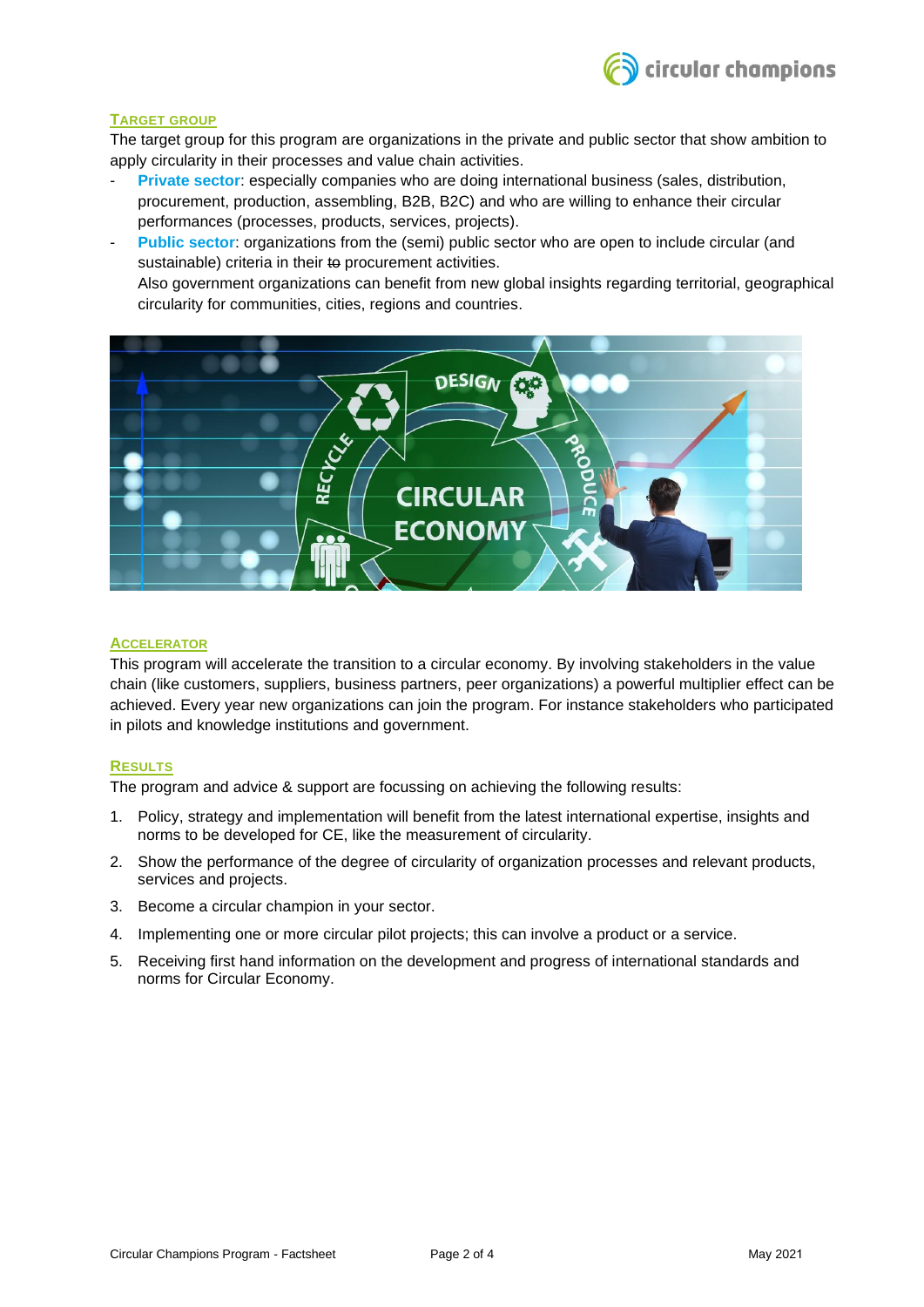

## **BENEFITS**



Important benefits include:

- Globally agreed terminology and better (internal and external) communication on circular economy, both improving the effectiveness and efficiency.
- Strengthening the collaboration possibilities in the value chains (and where applicable also cross sectoral).
- Pre-sorting on upcoming certifications on new international norms for measuring circularity of products, services and projects.
- Profiting from the latest expertise, insights, business models, practices and approaches of circular economy.

## **THREE PROGRAM LINES**

The Circular Championship Program 2021 – 2025 consists of three different lines, each strengthening the internal and external communication, collaboration and exchange of expertise and practices:

- 1. A collective program.
- 2. Learning by doing
- 3. Implementation and pilot(s).

## **1. THE COLLECTIVE TRACK**

During the collective program several CE experts will bring in their expertise within workshops, presentations and specific advice. This collective program consists of a kick-off and three sessions, in which the latest information regarding the ISO norms are being presented for circular business models, circular design & end of life strategies and measuring circularity.

This program line will focus on circularity in core business activities, in a way that the own organization will become 'mature'. Where useful, policy, business models and internal processes & collaboration are reviewed to improve circular opportunities.

## Circular Champions Program